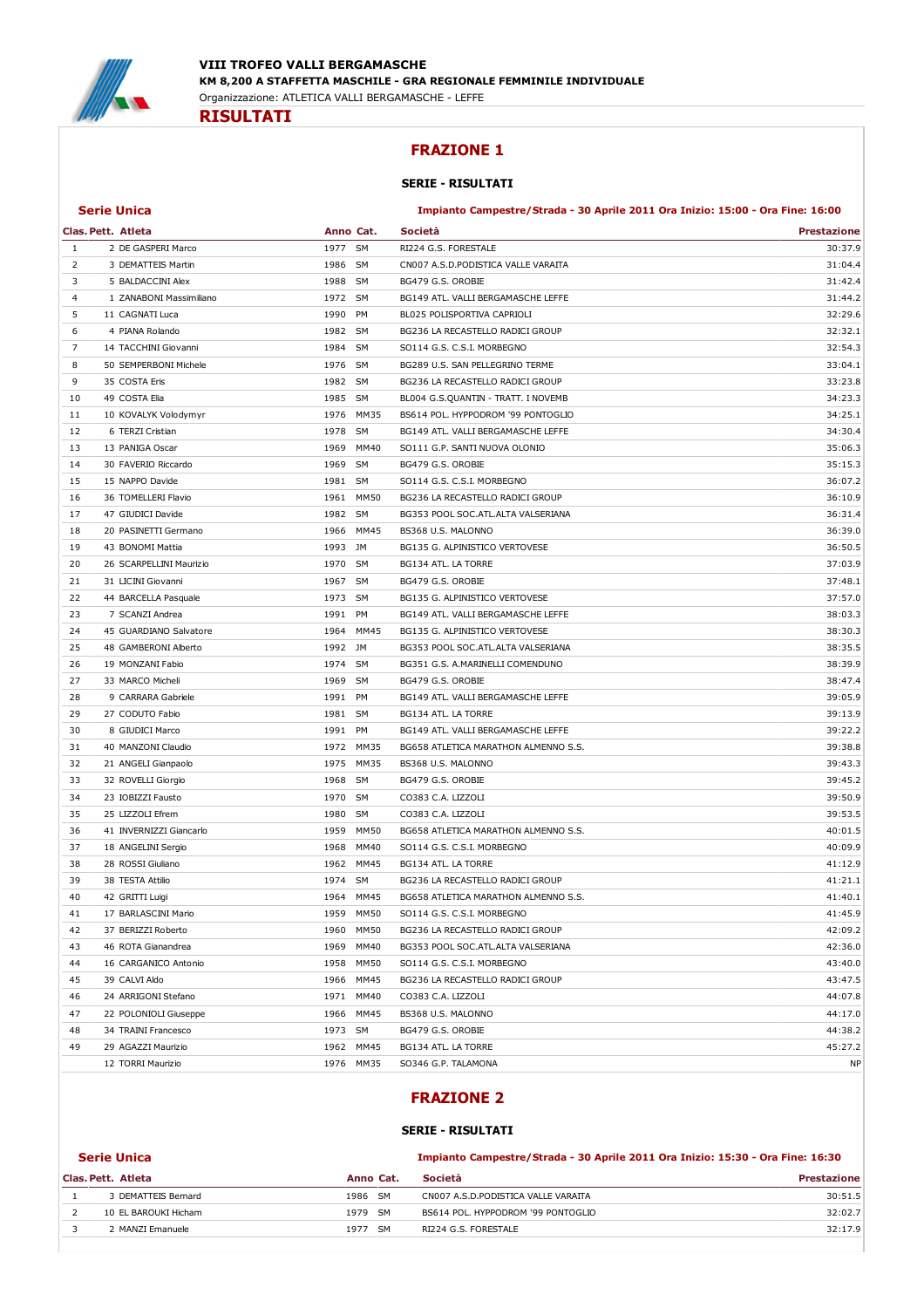| 4  | 1 REGAZZONI Andrea         | 1978 SM |             | BG149 ATL. VALLI BERGAMASCHE LEFFE   | 32:25.4   |
|----|----------------------------|---------|-------------|--------------------------------------|-----------|
| 5  | 4 BOSIO Danilo             | 1972 SM |             | BG236 LA RECASTELLO RADICI GROUP     | 32:59.0   |
| 6  | 5 BONAZZI Luca             | 1973 SM |             | BG479 G.S. OROBIE                    | 33:50.7   |
| 7  | 6 CHEVRIER Xavier          | 1990 PM |             | BG149 ATL. VALLI BERGAMASCHE LEFFE   | 34:07.3   |
| 8  | 14 LEONI Marco             | 1990    | PM          | SO114 G.S. C.S.I. MORBEGNO           | 34:18.7   |
| 9  | 35 RONCA Massimiliano      | 1970 SM |             | BG236 LA RECASTELLO RADICI GROUP     | 34:53.5   |
| 10 | 50 BONFANTI Fabio          | 1975 SM |             | BG289 U.S. SAN PELLEGRINO TERME      | 34:57.7   |
| 11 | 44 DALL'ARA Michele        | 1976 SM |             | BG135 G. ALPINISTICO VERTOVESE       | 35:52.0   |
| 12 | 30 SCANDOLERA Alex         | 1988 SM |             | BG479 G.S. OROBIE                    | 36:14.3   |
| 13 | 13 CURTI Lorenzo           | 1988 SM |             | SO111 G.P. SANTI NUOVA OLONIO        | 36:44.3   |
| 14 | 36 BONO Alessio            | 1975 SM |             | BG236 LA RECASTELLO RADICI GROUP     | 36:53.7   |
| 15 | 31 PIROLA Corrado          | 1967 SM |             | BG479 G.S. OROBIE                    | 37:11.7   |
| 16 | 26 COSENTINO Alfredo       | 1966 SM |             | BG134 ATL. LA TORRE                  | 37:21.0   |
| 17 | 32 RONDI Antonio           | 1981    | <b>SM</b>   | BG479 G.S. OROBIE                    | 37:28.9   |
| 18 | 25 LIZZOLI Fausto          | 1969    | MM40        | CO383 C.A. LIZZOLI                   | 37:59.8   |
| 19 | 47 PIFFARI Nicola          | 1990 PM |             | BG353 POOL SOC.ATL.ALTA VALSERIANA   | 38:09.6   |
| 20 | 19 RAVASIO Daniele         | 1974    | <b>SM</b>   | BG351 G.S. A.MARINELLI COMENDUNO     | 38:28.2   |
| 21 | 40 TOGNI Roberto           |         | 1971 MM40   | BG658 ATLETICA MARATHON ALMENNO S.S. | 38:37.6   |
| 22 | 7 BIANCHI Mirko            | 1985 SM |             | BG149 ATL. VALLI BERGAMASCHE LEFFE   | 38:51.0   |
| 23 | 27 CALSANA Ferruccio       | 1969    | SM          | BG134 ATL. LA TORRE                  | 38:56.4   |
| 24 | 15 BUZZETTI Giuseppe       |         | 1971 MM40   | SO114 G.S. C.S.I. MORBEGNO           | 39:10.8   |
| 25 | 41 SIZZI Fedele            |         | 1961 MM50   | BG658 ATLETICA MARATHON ALMENNO S.S. | 39:34.9   |
| 26 | 46 SCANDELLA Luigi         | 1966    | MM45        | BG353 POOL SOC.ATL.ALTA VALSERIANA   | 39:40.2   |
| 27 | 43 TITTA Lorenzo           | 1993 JM |             | BG135 G. ALPINISTICO VERTOVESE       | 39:55.0   |
| 28 | 20 GRANDOLI Hetor Alessand |         | 1972 MM35   | BS368 U.S. MALONNO                   | 40:05.0   |
| 29 | 33 BELOTTI Flaminio        | 1966    | SM          | BG479 G.S. OROBIE                    | 40:08.8   |
| 30 | 38 CAVAGNA Stefano Giacomo |         | 1962 MM45   | BG236 LA RECASTELLO RADICI GROUP     | 40:15.3   |
| 31 | 23 BASSU Efisio Luigi      | 1971 SM |             | CO383 C.A. LIZZOLI                   | 40:32.1   |
| 32 | 9 GHIDINI Flavio           | 1979 SM |             | BG149 ATL. VALLI BERGAMASCHE LEFFE   | 40:45.7   |
| 33 | 21 TABONI Angelo           |         | 1957 MM50   | BS368 U.S. MALONNO                   | 40:52.3   |
| 34 | 29 CORNOLTI Luca           |         | 1971 MM40   | BG134 ATL. LA TORRE                  | 40:54.8   |
| 35 | 45 GUSMINI Demetrio        | 1961    | <b>MM50</b> | BG135 G. ALPINISTICO VERTOVESE       | 41:03.5   |
| 36 | 28 GHEZZI Ernesto          | 1963 SM |             | BG134 ATL. LA TORRE                  | 41:41.7   |
| 37 | 37 MORETTI Aldo            | 1950    | MM60        | BG236 LA RECASTELLO RADICI GROUP     | 41:49.9   |
| 38 | 24 FREDDI Marco            | 1959    | <b>MM50</b> | CO383 C.A. LIZZOLI                   | 41:59.8   |
| 39 | 48 RAISONI Marino          |         | 1974 MM35   | BG353 POOL SOC.ATL.ALTA VALSERIANA   | 42:05.3   |
| 40 | 17 FIORESE Armando         |         | 1959 MM50   | SO114 G.S. C.S.I. MORBEGNO           | 42:37.5   |
| 41 | 8 URBANI Daniele           | 1992    | JM          | BG149 ATL. VALLI BERGAMASCHE LEFFE   | 43:17.9   |
| 42 | 39 MERELLI Gian Mario      | 1950    | MM60        | BG236 LA RECASTELLO RADICI GROUP     | 44:16.4   |
| 43 | 16 LEONI Carlo             | 1959    | <b>MM50</b> | SO114 G.S. C.S.I. MORBEGNO           | 44:21.3   |
| 44 | 42 PIROLA Germano          | 1965    | MM45        | BG658 ATLETICA MARATHON ALMENNO S.S. | 46:18.9   |
| 45 | 18 PELLEGATTA Franco       | 1954    | <b>MM55</b> | SO114 G.S. C.S.I. MORBEGNO           | 48:52.2   |
| 46 | 34 VISTALLI Ermando        | 1958 SM |             | BG479 G.S. OROBIE                    | 50:15.3   |
| 47 | 22 BIASINI Gian Franco     |         | 1956 MM55   | BS368 U.S. MALONNO                   | 58:28.9   |
|    | 12 DE BERNARDI Luca        | 1977 SM |             | SO346 G.P. TALAMONA                  | <b>NP</b> |

### FRAZIONE 3

#### SERIE - RISULTATI

#### Serie Unica Impianto Campestre/Strada - 30 Aprile 2011 Ora Inizio: 16:00 - Ora Fine: 16:30

|                | Clas. Pett. Atleta       | Anno Cat.           | Società                              | <b>Prestazione</b> |
|----------------|--------------------------|---------------------|--------------------------------------|--------------------|
| 1              | 10 TYAR Abdelhadi        | <b>SM</b><br>1980   | BS614 POL. HYPPODROM '99 PONTOGLIO   | 30:52.3            |
| 2              | 1 LANFRANCHI Mauro       | 1978<br><b>SM</b>   | BG149 ATL, VALLI BERGAMASCHE LEFFE   | 32:23.0            |
| 3              | 4 RUGA Fabio             | 1981<br><b>SM</b>   | BG236 LA RECASTELLO RADICI GROUP     | 32:56.8            |
| 4              | 5 DELLA TORRE Francesco  | 1987<br><b>SM</b>   | BG479 G.S. OROBIE                    | 33:13.8            |
| 5              | 50 GOTTI Paolo           | 1977<br><b>SM</b>   | BG289 U.S. SAN PELLEGRINO TERME      | 34:20.7            |
| 6              | 3 SOLAVAGGIONE Manuel    | 1989<br><b>PM</b>   | CN007 A.S.D.PODISTICA VALLE VARAITA  | 34:36.9            |
| $\overline{7}$ | 35 BOSIO Luciano         | 1964<br><b>SM</b>   | BG236 LA RECASTELLO RADICI GROUP     | 34:48.9            |
| 8              | 14 SANSI Stefano         | 1980<br><b>SM</b>   | SO114 G.S. C.S.I. MORBEGNO           | 35:15.1            |
| 9              | 30 BALDACCINI Gianfranco | 1957<br><b>SM</b>   | BG479 G.S. OROBIE                    | 35:39.9            |
| 10             | 13 PARAGONI Ivano        | 1970<br>MM40        | SO111 G.P. SANTI NUOVA OLONIO        | 35:41.6            |
| 11             | 6 AMATI Claudio          | 1960<br><b>SM</b>   | BG149 ATL, VALLI BERGAMASCHE LEFFE   | 36:19.9            |
| 12             | 36 BIGONI Michele        | MM45<br>1964        | BG236 LA RECASTELLO RADICI GROUP     | 37:19.8            |
| 13             | 31 TASSI Pier Alberto    | <b>SM</b><br>1957   | BG479 G.S. OROBIE                    | 37:55.8            |
| 14             | 26 MAFFIOLETTI Stefano   | 1971 SM             | BG134 ATL. LA TORRE                  | 38:29.3            |
| 15             | 7 BENZONI Roberto        | 1969<br><b>SM</b>   | BG149 ATL. VALLI BERGAMASCHE LEFFE   | 38:49.1            |
| 16             | 48 KHALFAOUI Yassine     | 1988<br><b>SM</b>   | BG353 POOL SOC.ATL.ALTA VALSERIANA   | 38:57.6            |
| 17             | 40 BUSI Marco            | <b>MM50</b><br>1958 | BG658 ATLETICA MARATHON ALMENNO S.S. | 39:07.1            |
| 18             | 25 LIZZOLI Giacomino     | <b>SM</b><br>1967   | CO383 C.A. LIZZOLI                   | 39:16.2            |
| 19             | 45 MISTRI Eric           | MM35<br>1973        | BG135 G. ALPINISTICO VERTOVESE       | 39:22.4            |
|                |                          |                     |                                      |                    |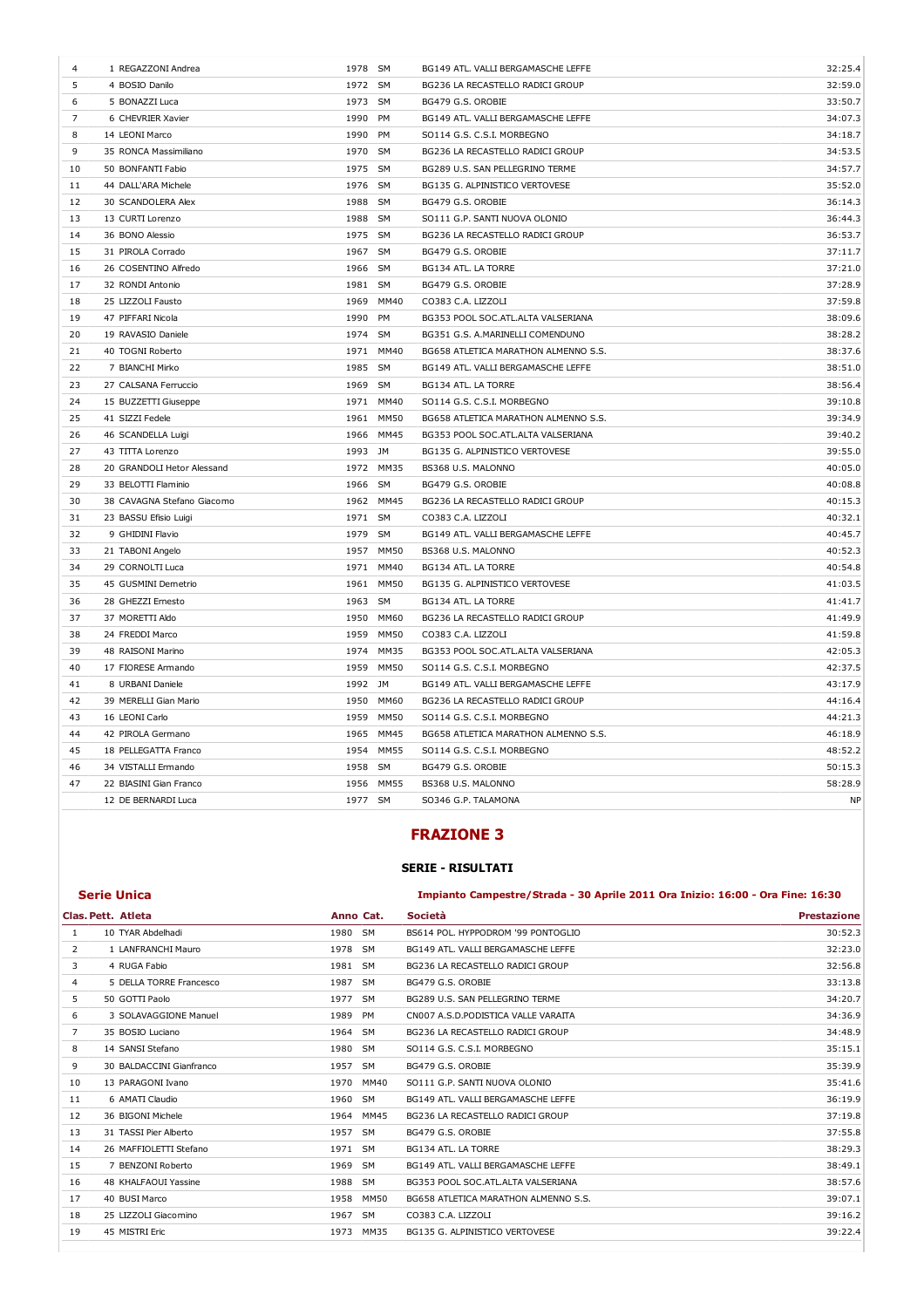| 20 | 20 MAFFESSOLI Massimo      |         | 1971 MM40   | BS368 U.S. MALONNO                   | 39:25.0   |
|----|----------------------------|---------|-------------|--------------------------------------|-----------|
| 21 | 41 INVERNIZZI Giambattista | 1962    | MM45        | BG658 ATLETICA MARATHON ALMENNO S.S. | 39:29.0   |
| 22 | 43 LANFRANCHI Luca         | 1987    | <b>SM</b>   | BG135 G. ALPINISTICO VERTOVESE       | 39:36.5   |
| 23 | 32 MORALI Luca             | 1972 SM |             | BG479 G.S. OROBIE                    | 39:43.7   |
| 24 | 23 TICOZZELLI Adriano      | 1987    | <b>SM</b>   | CO383 C.A. LIZZOLI                   | 40:07.4   |
| 25 | 47 FORNONI Simone          | 1989    | PM          | BG353 POOL SOC.ATL.ALTA VALSERIANA   | 40:09.0   |
| 26 | 15 BONGIO Fabio            |         | 1972 MM35   | SO114 G.S. C.S.I. MORBEGNO           | 40:11.2   |
| 27 | 28 SCARPELLINI Gianluigi   |         | 1965 MM45   | BG134 ATL. LA TORRE                  | 40:34.4   |
| 28 | 44 MANGILI Manuel          | 1979    | <b>SM</b>   | BG135 G. ALPINISTICO VERTOVESE       | 40:34.5   |
| 29 | 46 FORNONI Pierluigi       | 1974    | <b>SM</b>   | BG353 POOL SOC.ATL.ALTA VALSERIANA   | 40:40.3   |
| 30 | 17 PERLINI Corrado         | 1965    | MM45        | SO114 G.S. C.S.I. MORBEGNO           | 40:55.2   |
| 31 | 9 MACCARI Battista         | 1986    | <b>SM</b>   | BG149 ATL. VALLI BERGAMASCHE LEFFE   | 40:58.1   |
| 32 | 27 CATTANEO Luca           |         | 1961 MM50   | BG134 ATL. LA TORRE                  | 41:16.3   |
| 33 | 38 NORIS Maurizio          | 1957    | MM50        | BG236 LA RECASTELLO RADICI GROUP     | 42:04.6   |
| 34 | 33 CHINDAMO Fabio          | 1975 SM |             | BG479 G.S. OROBIE                    | 42:10.6   |
| 35 | 19 CARRARA Achille         | 1970    | MM40        | BG351 G.S. A.MARINELLI COMENDUNO     | 42:28.2   |
| 36 | 8 REGAZZONI Pietro         | 1983 SM |             | BG149 ATL. VALLI BERGAMASCHE LEFFE   | 42:36.2   |
| 37 | 24 ALIPRANDI Dario         | 1967    | MM40        | CO383 C.A. LIZZOLI                   | 42:37.5   |
| 38 | 21 PAROLARI Delio          | 1964    | MM45        | BS368 U.S. MALONNO                   | 44:03.4   |
| 39 | 37 BARONI Antonio          | 1952    | <b>MM55</b> | BG236 LA RECASTELLO RADICI GROUP     | 44:37.8   |
| 40 | 29 LIMONTA Walter          | 1962    | MM45        | BG134 ATL. LA TORRE                  | 44:39.3   |
| 41 | 16 BERTOLA Mauro           | 1958    | <b>MM50</b> | SO114 G.S. C.S.I. MORBEGNO           | 44:55.4   |
| 42 | 39 LOVERINI Giovanni       | 1956    | <b>MM55</b> | BG236 LA RECASTELLO RADICI GROUP     | 45:58.8   |
| 43 | 34 BIANCHI Stefano         | 1983 SM |             | BG479 G.S. OROBIE                    | 46:51.8   |
| 44 | 42 GOTTI Gian Mario        | 1953    | MM55        | BG658 ATLETICA MARATHON ALMENNO S.S. | 50:14.0   |
| 45 | 18 BOTTA Gianpietro        | 1945    | MM65        | SO114 G.S. C.S.I. MORBEGNO           | 55:32.2   |
| 46 | 22 TISI Lorenzo            | 1954    | <b>MM55</b> | BS368 U.S. MALONNO                   | 1h02:11.8 |
|    | 12 MAZZONI Andrea          | 1986    | <b>SM</b>   | SO346 G.P. TALAMONA                  | <b>NP</b> |
|    | 2 RINALDI Marco            | 1983 SM |             | RI224 G.S. FORESTALE                 | <b>NP</b> |
|    |                            |         |             |                                      |           |

### GARA FEMMINILE

#### SERIE - RISULTATI

#### Serie Unica Impianto Campestre/Strada - 30 Aprile 2011 Ora Inizio: 15:00 - Ora Fine: 16:00

|                | Clas. Pett. Atleta       | Anno Cat. |             | Società                              | <b>Prestazione</b> |
|----------------|--------------------------|-----------|-------------|--------------------------------------|--------------------|
| 1              | 103 GAGGI Alice          | 1987 SF   |             | SO267 G.S. VALGEROLA CIAPPARELLI     | 37:25.2            |
| 2              | 101 BELOTTI Valentina    | 1980 SF   |             | TO185 RUNNER TEAM 99 SBV             | 37:36.5            |
| 3              | 107 SERENA Angela        | 1977 SF   |             | BS521 FREE-ZONE                      | 38:53.5            |
| 4              | 114 TROTTI Maura         | 1971 SF   |             | SO114 G.S. C.S.I. MORBEGNO           | 39:00.6            |
| 5              | 102 SCOLARI Cristina     | 1972 SF   |             | BS199 ATL. VALLECAMONICA             | 39:08.9            |
| 6              | 121 BUZZONI Lisa         | 1987 SF   |             | BG289 U.S. SAN PELLEGRINO TERME      | 40:29.1            |
| $\overline{7}$ | 105 BIANCHI Ilaria       | 1985 SF   |             | BS199 ATL. VALLECAMONICA             | 41:21.3            |
| 8              | 109 ACQUISTAPACE Michela | 1974 MF35 |             | SO111 G.P. SANTI NUOVA OLONIO        | 42:52.0            |
| 9              | 110 COSCIA Francesca     | 1973      | <b>MF35</b> | BG658 ATLETICA MARATHON ALMENNO S.S. | 43:51.4            |
| 10             | 106 MAZZUCCHELLI Paola   | 1965 SF   |             | BS199 ATL. VALLECAMONICA             | 45:23.1            |
| 11             | 118 CALSANA Fabiola      | 1971 MF40 |             | BG134 ATL. LA TORRE                  | 46:13.7            |
| 12             | 111 LOCATELLI Roberta    |           | 1975 MF35   | BG658 ATLETICA MARATHON ALMENNO S.S. | 48:12.3            |
| 13             | 115 ASPARINI Sara        | 1980 SF   |             | SO114 G.S. C.S.I. MORBEGNO           | 48:16.6            |
| 14             | 116 GREGIS Nella         | 1963      | MF45        | BG134 ATL. LA TORRE                  | 49:11.7            |
| 15             | 117 LUSSANA Alessandra   |           | 1968 MF40   | BG134 ATL. LA TORRE                  | 51:52.8            |
| 16             | 113 SEGHEZZI Monica      | 1964      | MF45        | BG353 POOL SOC.ATL.ALTA VALSERIANA   | 52:28.4            |
| 17             | 112 BONATTI Daniela      | 1961      | <b>MF50</b> | BG289 U.S. SAN PELLEGRINO TERME      | 53:14.7            |
| 18             | 120 BONAITI Silvana      |           | 1958 MF50   | BG223 ATL. VALLE BREMBANA            | 56:27.8            |
| 19             | 108 FALAPPI Paola        | 1951      | MF60        | BS521 FREE-ZONE                      | 1h01:44.5          |
|                | 104 PIGANZOLI Serena     | 1980 SF   |             | SO267 G.S. VALGEROLA CIAPPARELLI     | <b>NP</b>          |
|                | 119 MORANDA Laura        | 1957      | MF50        | BS368 U.S. MALONNO                   | <b>NP</b>          |

#### **STAFFETTA**

#### SERIE - RISULTATI

#### Serie Unica Impianto Campestre/Strada - 30 Aprile 2011 Ora Inizio: 15:00

|   | Clas. Pett. Atleti                                           | Cat.      | Società                              | <b>Prestazione</b> |
|---|--------------------------------------------------------------|-----------|--------------------------------------|--------------------|
|   | ZANABONI Massimiliano - REGAZZONI Andrea - LANFRANCHI Mauro  | <b>SM</b> | BG149 ATL, VALLI BERGAMASCHE LEFFE   | 1h36:32.6          |
|   | 3 DEMATTEIS Martin - DEMATTEIS Bernard - SOLAVAGGIONE Manuel | <b>SM</b> | CN007 A.S.D. PODISTICA VALLE VARAITA | 1h36:32.8          |
|   | 10 KOVALYK Volodymyr - EL BAROUKI Hicham - TYAR Abdelhadi    | <b>SM</b> | BS614 POL. HYPPODROM '99 PONTOGLIO   | 1h37:20.3          |
| 4 | 4 PIANA Rolando - BOSIO Danilo - RUGA Fabio                  | <b>SM</b> | BG236 LA RECASTELLO RADICI GROUP     | 1h38:27.9          |
|   | 5 BALDACCINI Alex - BONAZZI Luca - DELLA TORRE Francesco     | <b>SM</b> | BG479 G.S. OROBIE                    | 1h38:46.9          |
| 6 | 50 SEMPERBONI Michele - BONEANTI Fabio - GOTTI Paolo         | <b>SM</b> | BG289 U.S. SAN PELLEGRINO TERME      | 1h42:22.5          |
|   | 14 TACCHINI Giovanni - LEONI Marco - SANSI Stefano           | <b>SM</b> | SO114 G.S. C.S.I. MORBEGNO           | 1h42:28.1          |
|   |                                                              |           |                                      |                    |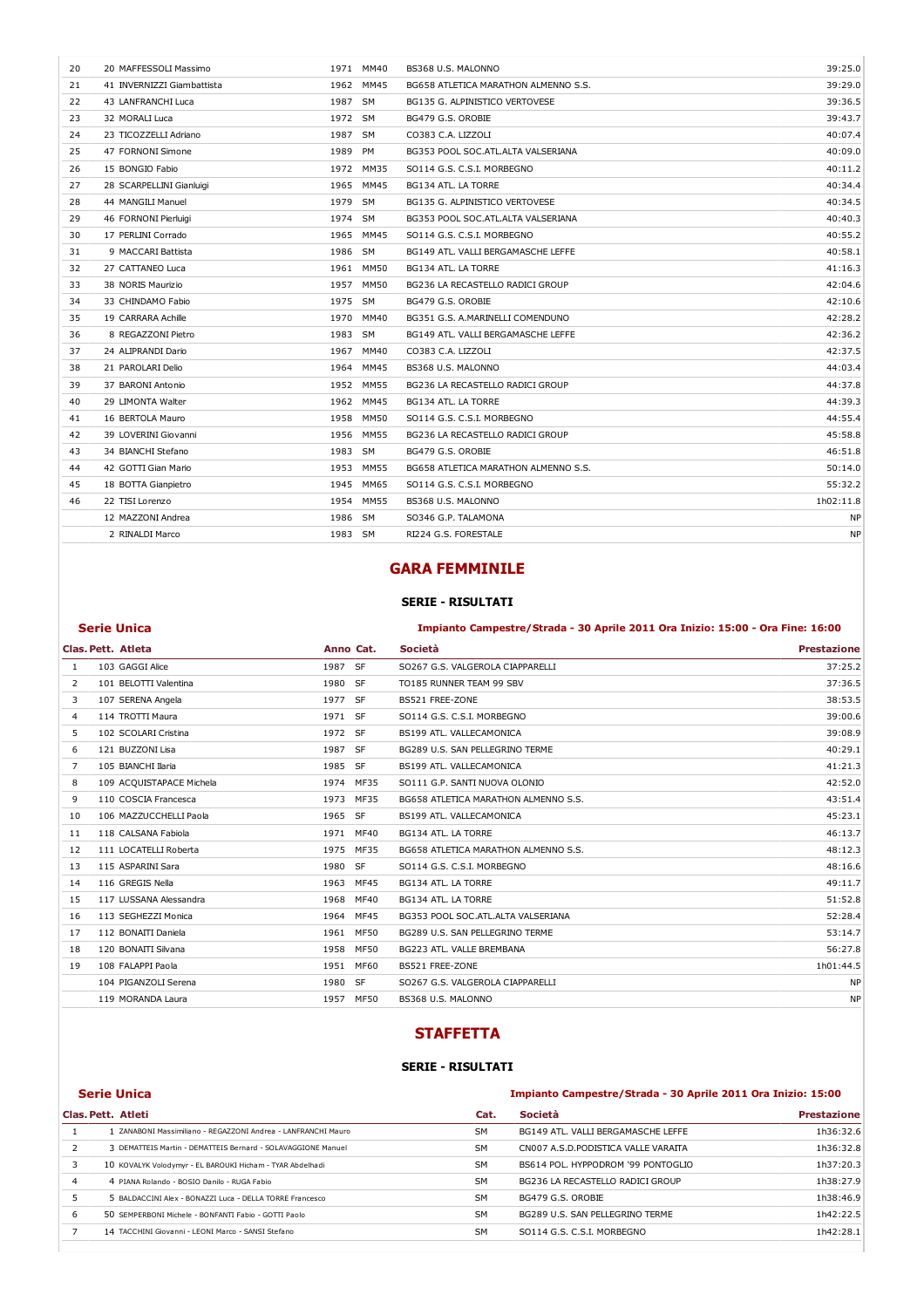| 8  | 35 COSTA Eris - RONCA Massimiliano - BOSIO Luciano                  | <b>SM</b> | BG236 LA RECASTELLO RADICI GROUP     | 1h43:06.2 |
|----|---------------------------------------------------------------------|-----------|--------------------------------------|-----------|
| 9  | 6 TERZI Cristian - CHEVRIER Xavier - AMATI Claudio                  | SM        | BG149 ATL. VALLI BERGAMASCHE LEFFE   | 1h44:57.6 |
| 10 | 30 FAVERIO Riccardo - SCANDOLERA Alex - BALDACCINI Gianfranco       | SM        | BG479 G.S. OROBIE                    | 1h47:09.5 |
| 11 | 13 PANIGA Oscar - CURTI Lorenzo - PARAGONI Ivano                    | SΜ        | SO111 G.P. SANTI NUOVA OLONIO        | 1h47:32.2 |
| 12 | 36 TOMELLERI Flavio - BONO Alessio - BIGONI Michele                 | <b>SM</b> | BG236 LA RECASTELLO RADICI GROUP     | 1h50:24.4 |
| 13 | 26 SCARPELLINI Maurizio - COSENTINO Alfredo - MAFFIOLETTI Stefano   | SM        | BG134 ATL. LA TORRE                  | 1h52:54.2 |
| 14 | 31 LICINI Giovanni - PIROLA Corrado - TASSI Pier Alberto            | SM        | BG479 G.S. OROBIE                    | 1h52:55.6 |
| 15 | 44 BARCELLA Pasquale - DALL'ARA Michele - MANGILI Manuel            | SΜ        | BG135 G. ALPINISTICO VERTOVESE       | 1h54:23.5 |
| 16 | 47 GIUDICI Davide - PIFFARI Nicola - FORNONI Simone                 | SM        | BG353 POOL SOC.ATL.ALTA VALSERIANA   | 1h54:50.0 |
| 17 | 15 NAPPO Davide - BUZZETTI Giuseppe - BONGIO Fabio                  | SM        | SO114 G.S. C.S.I. MORBEGNO           | 1h55:29.2 |
| 18 | 7 SCANZI Andrea - BIANCHI Mirko - BENZONI Roberto                   | SM        | BG149 ATL. VALLI BERGAMASCHE LEFFE   | 1h55:43.4 |
| 19 | 20 PASINETTI Germano - GRANDOLI Hetor Alessand - MAFFESSOLI Massimo | SM        | BS368 U.S. MALONNO                   | 1h56:09.0 |
| 20 | 43 BONOMI Mattia - TITTA Lorenzo - LANFRANCHI Luca                  | SM        | BG135 G. ALPINISTICO VERTOVESE       | 1h56:22.0 |
| 21 | 32 ROVELLI Giorgio - RONDI Antonio - MORALI Luca                    | SΜ        | BG479 G.S. OROBIE                    | 1h56:57.8 |
| 22 | 25 LIZZOLI Efrem - LIZZOLI Fausto - LIZZOLI Giacomino               | SM        | CO383 C.A. LIZZOLI                   | 1h57:09.5 |
| 23 | 40 MANZONI Claudio - TOGNI Roberto - BUSI Marco                     | <b>SM</b> | BG658 ATLETICA MARATHON ALMENNO S.S. | 1h57:23.5 |
| 24 | 45 GUARDIANO Salvatore - GUSMINI Demetrio - MISTRI Eric             | SM        | BG135 G. ALPINISTICO VERTOVESE       | 1h58:56.2 |
| 25 | 41 INVERNIZZI Giancarlo - SIZZI Fedele - INVERNIZZI Giambattista    | SM        | BG658 ATLETICA MARATHON ALMENNO S.S. | 1h59:05.4 |
| 26 | 27 CODUTO Fabio - CALSANA Ferruccio - CATTANEO Luca                 | SΜ        | BG134 ATL. LA TORRE                  | 1h59:26.6 |
| 27 | 19 MONZANI Fabio - RAVASIO Daniele - CARRARA Achille                | <b>SM</b> | BG351 G.S. A.MARINELLI COMENDUNO     | 1h59:36.3 |
| 28 | 48 GAMBERONI Alberto - RAISONI Marino - KHALFAOUI Yassine           | SM        | BG353 POOL SOC.ATL.ALTA VALSERIANA   | 1h59:38.4 |
| 29 | 23 IOBIZZI Fausto - BASSU Efisio Luigi - TICOZZELLI Adriano         | SM        | CO383 C.A. LIZZOLI                   | 2h00:30.4 |
| 30 | 9 CARRARA Gabriele - GHIDINI Flavio - MACCARI Battista              | SΜ        | BG149 ATL. VALLI BERGAMASCHE LEFFE   | 2h00:49.7 |
| 31 | 33 MARCO Micheli - BELOTTI Flaminio - CHINDAMO Fabio                | <b>SM</b> | BG479 G.S. OROBIE                    | 2h01:06.8 |
| 32 | 46 ROTA Gianandrea - SCANDELLA Luigi - FORNONI Pierluigi            | SM        | BG353 POOL SOC.ATL.ALTA VALSERIANA   | 2h02:56.5 |
| 33 | 28 ROSSI Giuliano - GHEZZI Ernesto - SCARPELLINI Gianluigi          | SM        | BG134 ATL. LA TORRE                  | 2h03:29.0 |
| 34 | 38 TESTA Attilio - CAVAGNA Stefano Giacomo - NORIS Maurizio         | SM        | BG236 LA RECASTELLO RADICI GROUP     | 2h03:41.0 |
| 35 | 21 ANGELI Gianpaolo - TABONI Angelo - PAROLARI Delio                | SM        | BS368 U.S. MALONNO                   | 2h04:39.0 |
| 36 | 8 GIUDICI Marco - URBANI Daniele - REGAZZONI Pietro                 | SΜ        | BG149 ATL. VALLI BERGAMASCHE LEFFE   | 2h05:16.3 |
| 37 | 17 BARLASCINI Mario - FIORESE Armando - PERLINI Corrado             | SM        | SO114 G.S. C.S.I. MORBEGNO           | 2h05:18.6 |
| 38 | 37 BERIZZI Roberto - MORETTI Aldo - BARONI Antonio                  | <b>SM</b> | BG236 LA RECASTELLO RADICI GROUP     | 2h08:36.9 |
| 39 | 24 ARRIGONI Stefano - FREDDI Marco - ALIPRANDI Dario                | SM        | CO383 C.A. LIZZOLI                   | 2h08:45.1 |
| 40 | 29 AGAZZI Maurizio - CORNOLTI Luca - LIMONTA Walter                 | SM        | BG134 ATL. LA TORRE                  | 2h11:01.3 |
| 41 | 16 CARGANICO Antonio - LEONI Carlo - BERTOLA Mauro                  | SΜ        | SO114 G.S. C.S.I. MORBEGNO           | 2h12:56.7 |
| 42 | 39 CALVI Aldo - MERELLI Gian Mario - LOVERINI Giovanni              | SM        | BG236 LA RECASTELLO RADICI GROUP     | 2h14:02.7 |
| 43 | 42 GRITTI Luigi - PIROLA Germano - GOTTI Gian Mario                 | SM        | BG658 ATLETICA MARATHON ALMENNO S.S. | 2h18:13.0 |
| 44 | 34 TRAINI Francesco - VISTALLI Ermando - BIANCHI Stefano            | SM        | BG479 G.S. OROBIE                    | 2h21:45.3 |
| 45 | 18 ANGELINI Sergio - PELLEGATTA Franco - BOTTA Gianpietro           | SΜ        | SO114 G.S. C.S.I. MORBEGNO           | 2h24:34.3 |
| 46 | 22 POLONIOLI Giuseppe - BIASINI Gian Franco - TISI Lorenzo          | <b>SM</b> | BS368 U.S. MALONNO                   | 2h37:57.7 |
|    | 2 DE GASPERI Marco - MANZI Emanuele - RINALDI Marco                 | SM        | RI224 G.S. FORESTALE                 | Rit       |
|    | 12 TORRI Maurizio - DE BERNARDI Luca - MAZZONI Andrea               | <b>SM</b> | SO346 G.P. TALAMONA                  | <b>NP</b> |
|    |                                                                     |           |                                      |           |

SIGMA: Sistema di Gestione MAnifestazioni di Atletica Leggera - Proprietà: FIDAL - Realizzazione: AM-Linkweb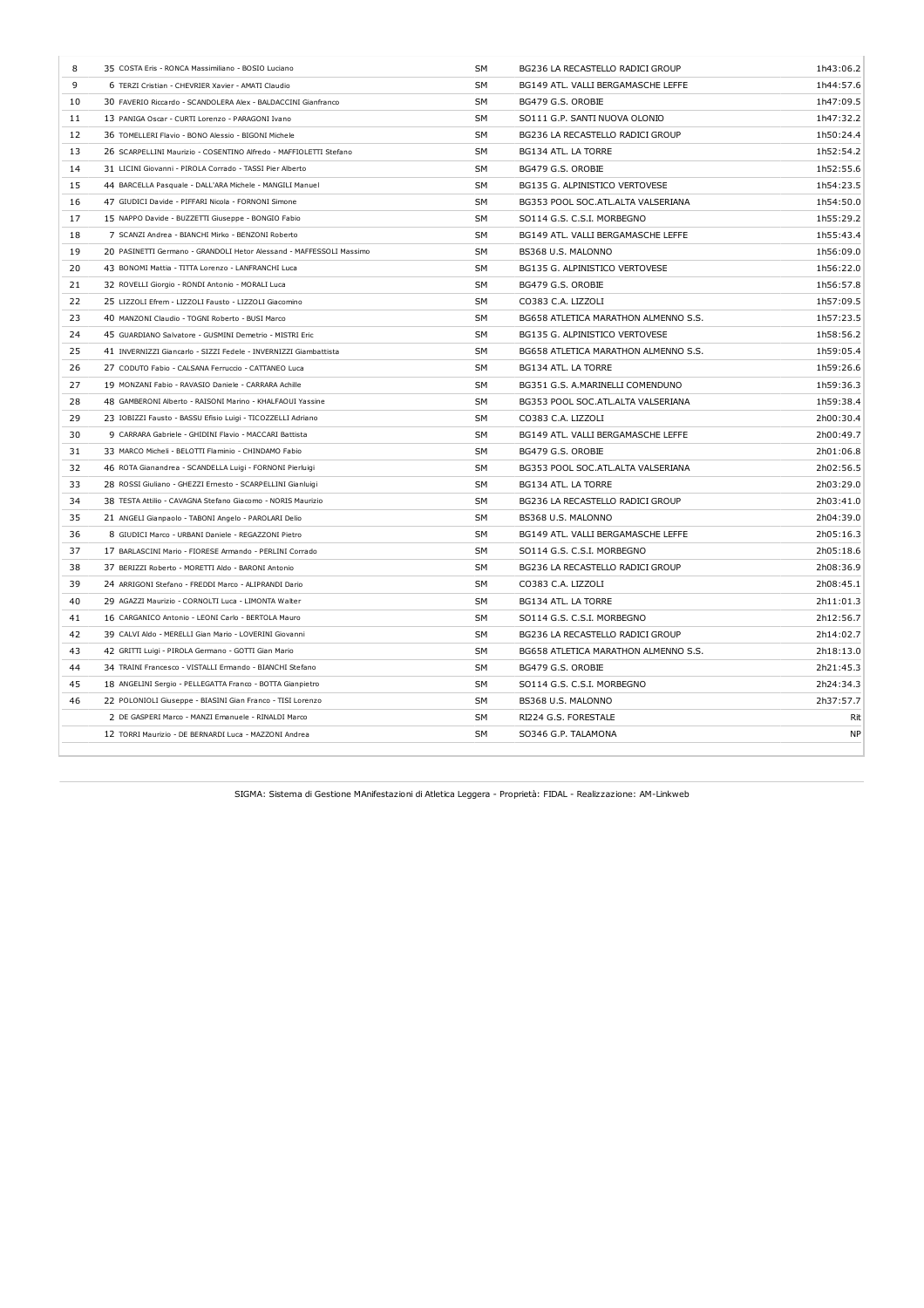

# **VIII TROFEO VALLI BERGAMASCHE KM 8,200 A STAFFETTA MASCHILE** *GRA REGIONALE FEMMINILE INDIVIDUALE*

*Organizzazione: ATLETICA VALLI BERGAMASCHE*

**GARA MASCHILE**

| Cl. Atleta                     | Cat.      | Anno Società                               | Prestazione |
|--------------------------------|-----------|--------------------------------------------|-------------|
| 1 DE GASPERI Marco             | <b>SM</b> | 1977 RI224 G.S. FORESTALE                  | 30:37.9     |
| 2 DEMATTEIS Bernard            | SM        | 1986 CN007 A.S.D.PODISTICA VALLE VARAITA   | 30:51.5     |
| 3 TYAR Abdelhadi               | <b>SM</b> | 1980 BS614 POL. HYPPODROM '99 PONTOGLIO    | 30:52.3     |
| <b>4 DEMATTEIS Martin</b>      | <b>SM</b> | 1986 CN007 A.S.D.PODISTICA VALLE VARAITA   | 31:04.4     |
| <b>5 BALDACCINI Alex</b>       | <b>SM</b> | 1988 BG479 G.S. OROBIE                     | 31:42.4     |
| 6 ZANABONI Massimiliano        | <b>SM</b> | 1972 BG149 ATL. VALLI BERGAMASCHE LEFFE    | 31:44.2     |
| 7 EL BAROUKI Hicham            | SМ        | 1979 BS614 POL. HYPPODROM '99 PONTOGLIO    | 32:02.7     |
| 8 MANZI Emanuele               | <b>SM</b> | 1977 RI224 G.S. FORESTALE                  | 32:17.9     |
| 9 LANFRANCHI Mauro             | <b>SM</b> | 1978 BG149 ATL. VALLI BERGAMASCHE LEFFE    | 32:23.0     |
| 10 REGAZZONI Andrea            | SM        | 1978 BG149 ATL. VALLI BERGAMASCHE LEFFE    | 32:25.4     |
| 11 CAGNATI Luca                | PM        | 1990 BL025 POLISPORTIVA CAPRIOLI           | 32:29.6     |
| 12 PIANA Rolando               | <b>SM</b> | 1982 BG236 LA RECASTELLO RADICI GROUP      | 32:32.1     |
| 13 TACCHINI Giovanni           | <b>SM</b> | 1984 SO114 G.S. C.S.I. MORBEGNO            | 32:54.3     |
| 14 RUGA Fabio                  | <b>SM</b> | 1981 BG236 LA RECASTELLO RADICI GROUP      | 32:56.8     |
| 15 BOSIO Danilo                | <b>SM</b> | 1972 BG236 LA RECASTELLO RADICI GROUP      | 32:59.0     |
| <b>16 SEMPERBONI Michele</b>   | <b>SM</b> | 1976 BG289 U.S. SAN PELLEGRINO TERME       | 33:04.1     |
| 17 DELLA TORRE Francesco       | <b>SM</b> | 1987 BG479 G.S. OROBIE                     | 33:13.8     |
| 18 COSTA Eris                  | SМ        | 1982 BG236 LA RECASTELLO RADICI GROUP      | 33:23.8     |
| 19 BONAZZI Luca                | <b>SM</b> | 1973 BG479 G.S. OROBIE                     | 33:50.7     |
| 20 CHEVRIER Xavier             | <b>PM</b> | 1990 BG149 ATL. VALLI BERGAMASCHE LEFFE    | 34:07.3     |
| 21 LEONI Marco                 | <b>PM</b> | 1990 SO114 G.S. C.S.I. MORBEGNO            | 34:18.7     |
| 22 GOTTI Paolo                 | <b>SM</b> | 1977 BG289 U.S. SAN PELLEGRINO TERME       | 34:20.7     |
| 23 COSTA Elia                  | <b>SM</b> | 1985 BL004 G.S.QUANTIN - TRATT. I NOVEMB   | 34:23.3     |
| 24 KOVALYK Volodymyr           | MM35      | 1976 BS614 POL. HYPPODROM '99 PONTOGLIO    | 34:25.1     |
| 25 TERZI Cristian              | <b>SM</b> | 1978 BG149 ATL. VALLI BERGAMASCHE LEFFE    | 34:30.4     |
| 26 SOLAVAGGIONE Manuel         | <b>PM</b> | 1989 CN007 A.S.D.PODISTICA VALLE VARAITA   | 34:36.9     |
| 27 BOSIO Luciano               | <b>SM</b> | 1964 BG236 LA RECASTELLO RADICI GROUP      | 34:48.9     |
| 28 RONCA Massimiliano          | SM        | 1970 BG236 LA RECASTELLO RADICI GROUP      | 34:53.5     |
| 29 BONFANTI Fabio              | SМ        | 1975 BG289 U.S. SAN PELLEGRINO TERME       | 34:57.7     |
| 30 PANIGA Oscar                | MM40      | 1969 SO111 G.P. SANTI NUOVA OLONIO         | 35:06.3     |
| 31 SANSI Stefano               | SM        | 1980 SO114 G.S. C.S.I. MORBEGNO            | 35:15.1     |
| 32 FAVERIO Riccardo            | SM        | 1969 BG479 G.S. OROBIE                     | 35:15.3     |
| 33 BALDACCINI Gianfranco       | <b>SM</b> | 1957 BG479 G.S. OROBIE                     | 35:39.9     |
| 34 PARAGONI Ivano              |           | MM40 1970 SO111 G.P. SANTI NUOVA OLONIO    | 35:41.6     |
| 35 DALL'ARA Michele            | SМ        | 1976 BG135 G. ALPINISTICO VERTOVESE        | 35:52.0     |
| 36 NAPPO Davide                | <b>SM</b> | 1981 SO114 G.S. C.S.I. MORBEGNO            | 36:07.2     |
| 37 TOMELLERI Flavio            |           | MM50 1961 BG236 LA RECASTELLO RADICI GROUP | 36:10.9     |
| 38 SCANDOLERA Alex             | <b>SM</b> | 1988 BG479 G.S. OROBIE                     | 36:14.3     |
| 39 AMATI Claudio               | <b>SM</b> | 1960 BG149 ATL. VALLI BERGAMASCHE LEFFE    | 36:19.9     |
| 40 GIUDICI Davide              | SM        | 1982 BG353 POOL SOC.ATL.ALTA VALSERIANA    | 36:31.4     |
| 41 PASINETTI Germano           | MM45      | 1966 BS368 U.S. MALONNO                    | 36:39.0     |
| 42 CURTI Lorenzo               | <b>SM</b> | 1988 SO111 G.P. SANTI NUOVA OLONIO         | 36:44.3     |
| 43 <b>BONOMI Mattia</b>        | JM        | 1993 BG135 G. ALPINISTICO VERTOVESE        | 36:50.5     |
| 44 BONO Alessio                | <b>SM</b> | 1975 BG236 LA RECASTELLO RADICI GROUP      | 36:53.7     |
| <b>45 SCARPELLINI Maurizio</b> | <b>SM</b> | 1970 BG134 ATL. LA TORRE                   | 37:03.9     |
| 46 PIROLA Corrado              | SM        | 1967 BG479 G.S. OROBIE                     | 37:11.7     |
| 47 BIGONI Michele              | MM45      | 1964 BG236 LA RECASTELLO RADICI GROUP      | 37:19.8     |
| 48 COSENTINO Alfredo           | <b>SM</b> | 1966 BG134 ATL. LA TORRE                   | 37:21.0     |
| 49 RONDI Antonio               | <b>SM</b> | 1981 BG479 G.S. OROBIE                     | 37:28.9     |
| 50 LICINI Giovanni             | SM        | 1967 BG479 G.S. OROBIE                     | 37:48.1     |
| 51 TASSI Pier Alberto          | SM        | 1957 BG479 G.S. OROBIE                     | 37:55.8     |
|                                |           |                                            |             |

**LEFFE**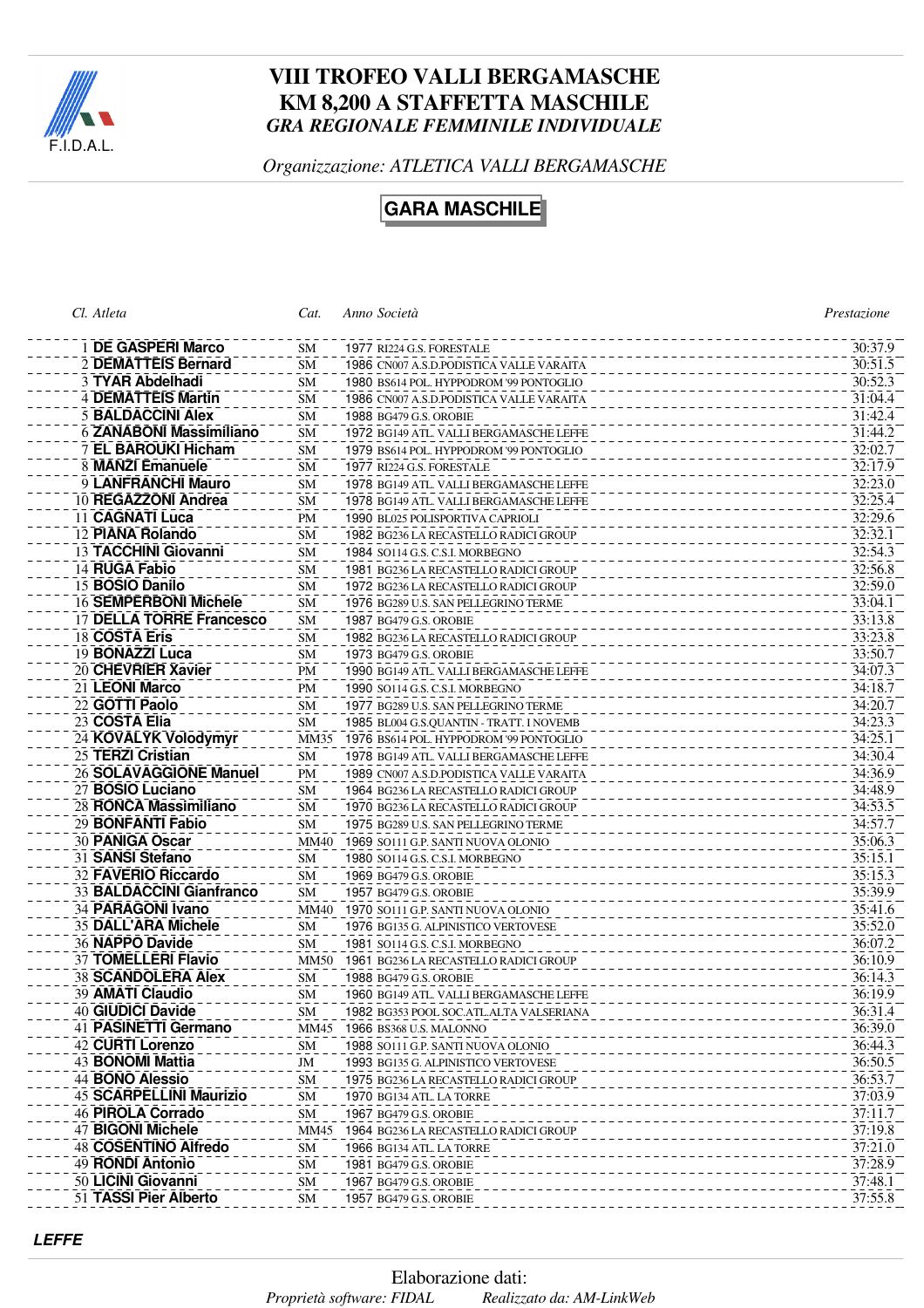

# **VIII TROFEO VALLI BERGAMASCHE KM 8,200 A STAFFETTA MASCHILE** *GRA REGIONALE FEMMINILE INDIVIDUALE*

*Organizzazione: ATLETICA VALLI BERGAMASCHE*

# **GARA MASCHILE**

| Cl. Atleta                  | Cat.        | Anno Società                                | Prestazione |
|-----------------------------|-------------|---------------------------------------------|-------------|
| 52 BARCELLA Pasquale        | SM          | 1973 BG135 G. ALPINISTICO VERTOVESE         | 37:57.0     |
| 53 LIZZOLI Fausto           |             | MM40 1969 CO383 C.A. LIZZOLI                | 37:59.8     |
| 54 SCANZI Andrea            | PM          | 1991 BG149 ATL. VALLI BERGAMASCHE LEFFE     | 38:03.3     |
| 55 PIFFARI Nicola           | PM          | 1990 BG353 POOL SOC.ATL.ALTA VALSERIANA     | 38:09.6     |
| 56 RAVASIO Daniele          | <b>SM</b>   | 1974 BG351 G.S. A.MARINELLI COMENDUNO       | 38:28.2     |
| 57 MAFFIOLETTI Stefano      | <b>SM</b>   | 1971 BG134 ATL. LA TORRE                    | 38:29.3     |
| 58 GUARDIANO Salvatore      | MM45        | 1964 BG135 G. ALPINISTICO VERTOVESE         | 38:30.3     |
| 59 GAMBERONI Alberto        | JM          | 1992 BG353 POOL SOC.ATL.ALTA VALSERIANA     | 38:35.5     |
| 60 TOGNI Roberto            | MM40        | 1971 BG658 ATLETICA MARATHON ALMENNO S      | 38:37.6     |
| 61 MONZANI Fabio            | <b>SM</b>   | 1974 BG351 G.S. A.MARINELLI COMENDUNO       | 38:39.9     |
| 62 MARCO Micheli            | <b>SM</b>   | 1969 BG479 G.S. OROBIE                      | 38:47.4     |
| <b>63 BENZONI Roberto</b>   | <b>SM</b>   | 1969 BG149 ATL. VALLI BERGAMASCHE LEFFE     | 38:49.1     |
| 64 BIANCHI Mirko            | <b>SM</b>   | 1985 BG149 ATL. VALLI BERGAMASCHE LEFFE     | 38:51.0     |
| 65 CALSANA Ferruccio        | <b>SM</b>   | 1969 BG134 ATL. LA TORRE                    | 38:56.4     |
| <b>66 KHALFAOUI Yassine</b> | SM          | 1988 BG353 POOL SOC.ATL.ALTA VALSERIANA     | 38:57.6     |
| 67 CARRARA Gabriele         | PM          | 1991 BG149 ATL. VALLI BERGAMASCHE LEFFE     | 39:05.9     |
| 68 BUSI Marco               | <b>MM50</b> | 1958 BG658 ATLETICA MARATHON ALMENNO S      | 39:07.1     |
| 69 BUZZETTI Giuseppe        | <b>MM40</b> | 1971 SO114 G.S. C.S.I. MORBEGNO             | 39:10.8     |
| 70 CODUTO Fabio             | SM          | 1981 BG134 ATL. LA TORRE                    | 39:13.9     |
| 71 LIZZOLI Giacomino        |             |                                             | 39:16.2     |
| 72 GIUDICI Marco            | SM          | 1967 CO383 C.A. LIZZOLI                     | 39:22.2     |
| 73 MISTRI Eric              | PM          | 1991 BG149 ATL. VALLI BERGAMASCHE LEFFE     | 39:22.4     |
| 74 MAFFESSOLI Massimo       | MM35        | 1973 BG135 G. ALPINISTICO VERTOVESE         | 39:25.0     |
| 75 INVERNIZZI Giambattista  | MM40        | 1971 BS368 U.S. MALONNO                     |             |
|                             | MM45        | 1962 BG658 ATLETICA MARATHON ALMENNO S      | 39:29.0     |
| 76 SIZZI Fedele             |             | MM50 1961 BG658 ATLETICA MARATHON ALMENNO S | 39:34.9     |
| 77 LANFRANCHI Luca          | SM          | 1987 BG135 G. ALPINISTICO VERTOVESE         | 39:36.5     |
| 78 MANZONI Claudio          | MM35        | 1972 BG658 ATLETICA MARATHON ALMENNO S      | 39:38.8     |
| 79 SCANDELLA Luigi          | MM45        | 1966 BG353 POOL SOC.ATL.ALTA VALSERIANA     | 39:40.2     |
| 80 ANGELI Gianpaolo         | MM35        | 1975 BS368 U.S. MALONNO                     | 39:43.3     |
| 81 MORALI Luca              | <b>SM</b>   | 1972 BG479 G.S. OROBIE                      | 39:43.7     |
| 82 ROVELLI Giorgio          | SM          | 1968 BG479 G.S. OROBIE                      | 39:45.2     |
| 83 IOBIZZI Fausto           | SM          | 1970 CO383 C.A. LIZZOLI                     | 39:50.9     |
| 84 LIZZOLI Efrem            | SM          | 1980 CO383 C.A. LIZZOLI                     | 39:53.5     |
| 85 TITTA Lorenzo            | JM          | 1993 BG135 G. ALPINISTICO VERTOVESE         | 39:55.0     |
| 86 INVERNIZZI Giancarlo     | <b>MM50</b> | 1959 BG658 ATLETICA MARATHON ALMENNO S      | 40:01.5     |
| 87 GRANDOLI Hetor Alessand  | MM35        | 1972 BS368 U.S. MALONNO                     | 40:05.0     |
| 88 TICOZZELLI Adriano       | <b>SM</b>   | 1987 CO383 C.A. LIZZOLI                     | 40:07.4     |
| 89 BELOTTI Flaminio         | SM          | 1966 BG479 G.S. OROBIE                      | 40:08.8     |
| 90 FORNONI Simone           | <b>PM</b>   | 1989 BG353 POOL SOC.ATL.ALTA VALSERIANA     | 40:09.0     |
| 91 ANGELINI Sergio          | MM40        | 1968 SO114 G.S. C.S.I. MORBEGNO             | 40:09.9     |
| 92 BONGIO Fabio             | MM35        | 1972 SO114 G.S. C.S.I. MORBEGNO             | 40:11.2     |
| 93 CAVAGNA Stefano Giacomo  | MM45        | 1962 BG236 LA RECASTELLO RADICI GROUP       | 40:15.3     |
| 94 BASSU Efisio Luigi       | SΜ          | 1971 CO383 C.A. LIZZOLI                     | 40:32.1     |
| 95 SCARPELLINI Gianluigi    | MM45        | 1965 BG134 ATL. LA TORRE                    | 40:34.4     |
| 96 MANGILI Manuel           | <b>SM</b>   | 1979 BG135 G. ALPINISTICO VERTOVESE         | 40:34.5     |
| 97 FORNONI Pierluigi        | <b>SM</b>   | 1974 BG353 POOL SOC.ATL.ALTA VALSERIANA     | 40:40.3     |
| 98 GHIDINI Flavio           | <b>SM</b>   | 1979 BG149 ATL. VALLI BERGAMASCHE LEFFE     | 40:45.7     |
| 99 TABONI Angelo            | MM50        | 1957 BS368 U.S. MALONNO                     | 40:52.3     |
| 100 CORNOLTI Luca           | MM40        | 1971 BG134 ATL. LA TORRE                    | 40:54.8     |
| 101 PERLINI Corrado         | MM45        | 1965 SO114 G.S. C.S.I. MORBEGNO             | 40:55.2     |
| 102 MACCARI Battista        | <b>SM</b>   | 1986 BG149 ATL. VALLI BERGAMASCHE LEFFE     | 40:58.1     |
| 103 GUSMINI Demetrio        | MM50        | 1961 BG135 G. ALPINISTICO VERTOVESE         | 41:03.5     |
|                             |             |                                             |             |

**LEFFE**